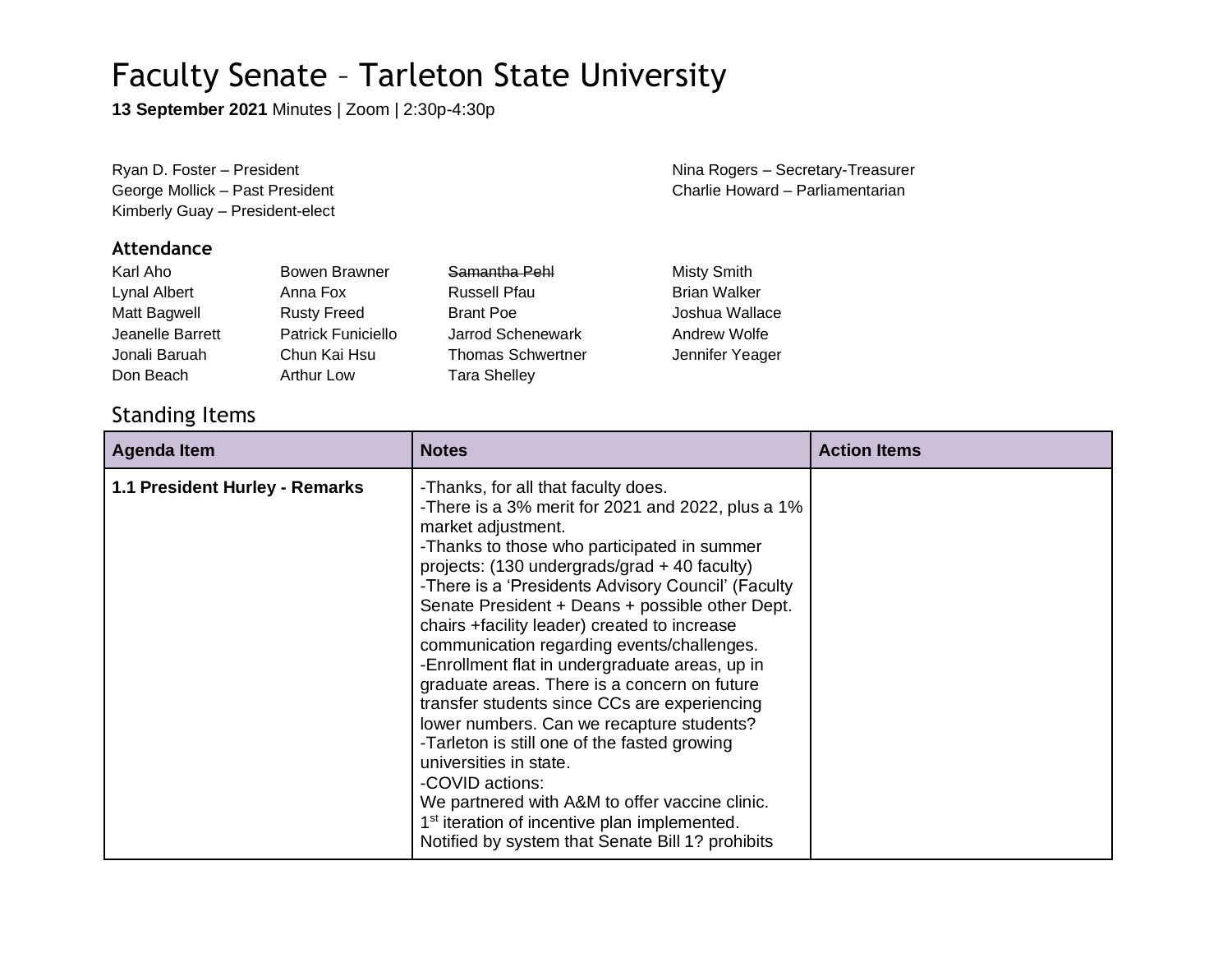**13 September 2021** Minutes | Zoom | 2:30p-4:30p

| contact tracing. Now 'case management' to make<br>sure positive students isolate.<br>Not sure what else we can do and maintain legal<br>standing.<br><b>Senate Resolution:</b><br>Senator comments:<br>too many different thoughts on what was<br>happening.<br>concern some efforts implemented by other<br>school we aren't doing.<br>concern that faculty has a voice in mitigation.<br>Resolution about shared governance regarding<br>COVID mitigation.<br><b>President Hurley:</b><br>Wanted clarification before we did anything.<br>Concerned that some faculty are not vaccinated.<br>Encourage faculty to get vaccinated.<br>Task force never went away. Kent Styron works<br>with System group<br>About 25% of students are vaccinated<br>Fort Worth testing: move it later when students<br>are there.<br><b>Other Discussion:</b><br>Concern about prior actions that did not include<br>faculty input: College renaming, Dean selection,<br>other searches.<br>President Hurley: General policy is 'hands-off' if<br>person doesn't report to him. Goal is to provide<br>resources. Will be directly involved in the new<br>provost process. Screening committee will be | President will arrange for Kent to<br>meet with Senate President<br>President will check on providing<br>testing when Fort Worth students are<br>there (evening/Saturday). |
|----------------------------------------------------------------------------------------------------------------------------------------------------------------------------------------------------------------------------------------------------------------------------------------------------------------------------------------------------------------------------------------------------------------------------------------------------------------------------------------------------------------------------------------------------------------------------------------------------------------------------------------------------------------------------------------------------------------------------------------------------------------------------------------------------------------------------------------------------------------------------------------------------------------------------------------------------------------------------------------------------------------------------------------------------------------------------------------------------------------------------------------------------------------------------------------|----------------------------------------------------------------------------------------------------------------------------------------------------------------------------|
| involved and there will be multiple options that will<br>meet publicly with all stakeholders.                                                                                                                                                                                                                                                                                                                                                                                                                                                                                                                                                                                                                                                                                                                                                                                                                                                                                                                                                                                                                                                                                          |                                                                                                                                                                            |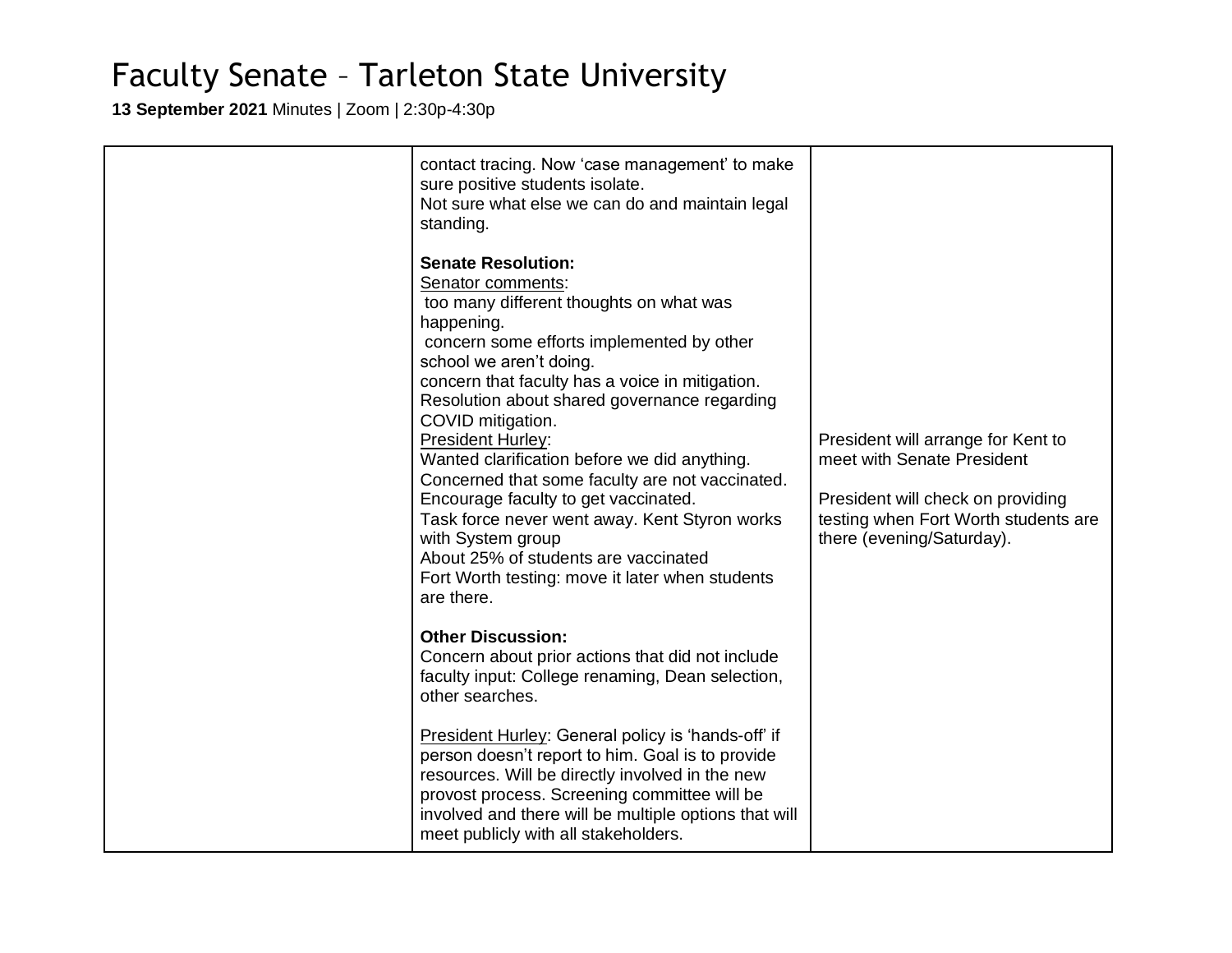**13 September 2021** Minutes | Zoom | 2:30p-4:30p

|                                                                                                                                      | President Hurley: Football in Arlington,<br>Free tickets for Faculty/staff.                                                                                                                                                                                                                                                                                                                                                                                                                                                                                                                                                                                                                                                                                                                                                                                                                                                                                                                                                                                               |                                                                                                                                                                                                                               |
|--------------------------------------------------------------------------------------------------------------------------------------|---------------------------------------------------------------------------------------------------------------------------------------------------------------------------------------------------------------------------------------------------------------------------------------------------------------------------------------------------------------------------------------------------------------------------------------------------------------------------------------------------------------------------------------------------------------------------------------------------------------------------------------------------------------------------------------------------------------------------------------------------------------------------------------------------------------------------------------------------------------------------------------------------------------------------------------------------------------------------------------------------------------------------------------------------------------------------|-------------------------------------------------------------------------------------------------------------------------------------------------------------------------------------------------------------------------------|
| 1.2 Aimee Shouse, AVP x<br>Re: COVID19 Response Process;<br><b>Texan News Service Article</b><br><b>Suppression; General Q&amp;A</b> | Dr. Shouse shared some background:<br>Communication is key. Worked with unionized<br>university, therefore familiar with shared<br>governance. Attendance in meeting helpful to<br>increase communication. All interview groups<br>stressed greater communication. Her area is<br>Curriculum and Faculty affairs. Understands she<br>will need to build trust.<br>Senator comments:<br>Concern that any champion for faculty has been<br>lacking.<br>Remote faculty resources are different from<br>Stephenville. Better communication regarding<br>what is available at remote locations?<br>Change in quarantine/contact tracing. Concern<br>that it puts some at risk if quarantined individuals<br>required to return to work.<br>Resolution includes some awareness that other<br>universities have other mitigation controls for<br>COVID.<br>Why does the University not encourage mask<br>wearing? Removal of signs encouraging masks,<br>other actions from last spring indicate a lack of<br>support. No institutional support or modeling for<br>mask wearing. | Dr. Shouse is developing a<br>communication plan for Faculty<br>Affairs with the view of shared<br>governance. She has implemented<br>New faculty orientation throughout<br>the year. She is here to advocate and<br>support. |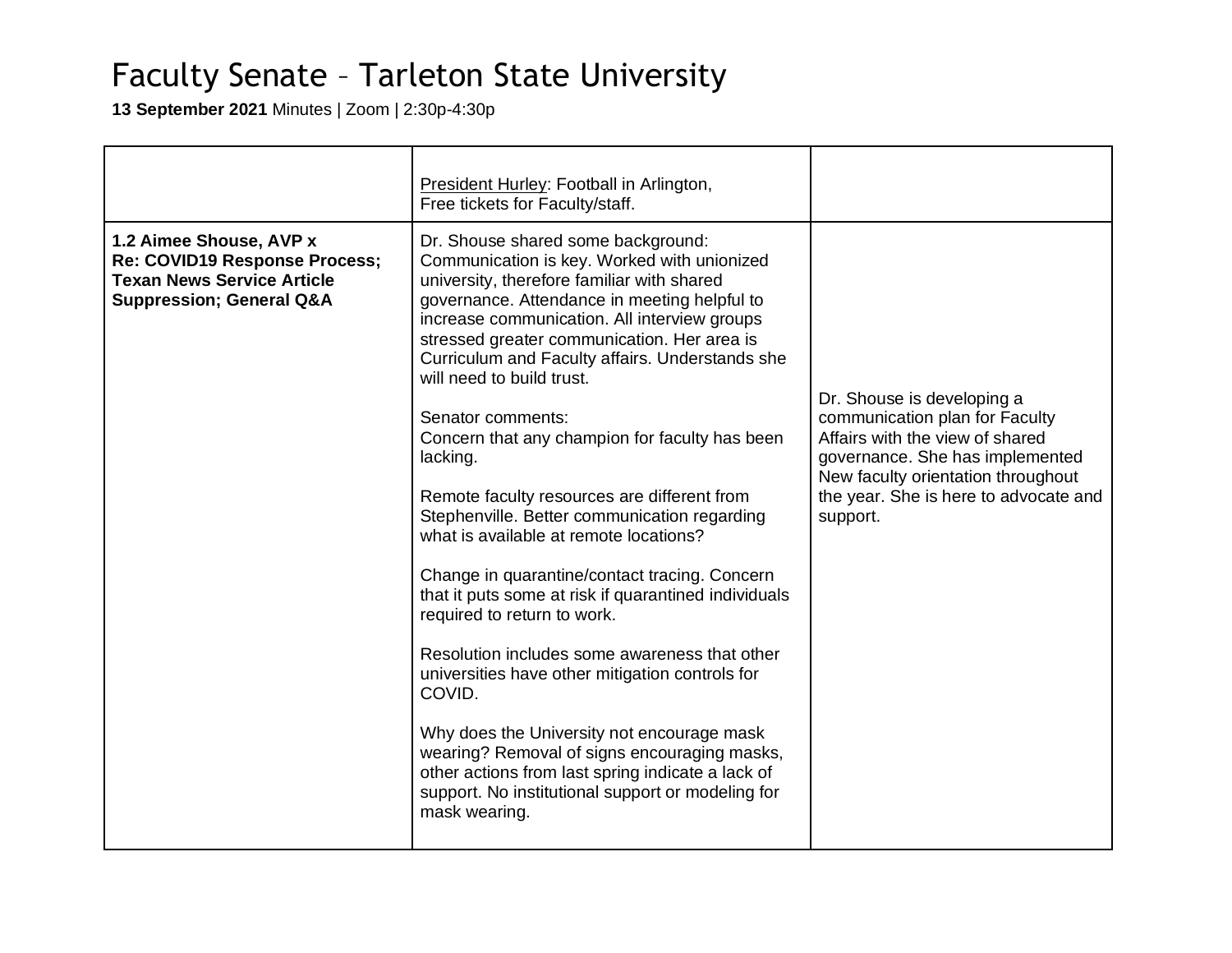**13 September 2021** Minutes | Zoom | 2:30p-4:30p

|                                                | No faculty representation in hiring committee or<br>faculty 'cherry-picked' by leader.<br>Another frustration is the use of 'Workday' as an<br>evaluation tool.<br>Tarleton's historical decisions and perception of<br>free speech suppression. See Chronicle article.<br>Not everything said applies to every college. |  |
|------------------------------------------------|--------------------------------------------------------------------------------------------------------------------------------------------------------------------------------------------------------------------------------------------------------------------------------------------------------------------------|--|
|                                                |                                                                                                                                                                                                                                                                                                                          |  |
| 1.3 Approval of Minutes from May<br>and August | Dr. Howard move to approve<br>Dr. Mollick second<br>Passed                                                                                                                                                                                                                                                               |  |

#### Old Business

| Agenda Item                       | <b>Notes</b>                                                                                                                                                                                            | <b>Action Items</b> |
|-----------------------------------|---------------------------------------------------------------------------------------------------------------------------------------------------------------------------------------------------------|---------------------|
| 2.1 COVID Resolution              | Any feedback? No additional comments                                                                                                                                                                    |                     |
| 2.2 COVID19 Mitigation Task Force | Dr. Shouse/Kent are contacts.<br>Senate Task Force comprised of Ryan Foster,<br>George Mollick, Kimberly Guay, Nina Rogers,<br>Charlie Howard, Misty Smith, Russel Pfau, Anna<br>Fox, Jeanelle Barrett. |                     |

### New Business

| Agenda Item                                        | <b>Notes</b>                                                                                                              | <b>Action Items</b>                                              |
|----------------------------------------------------|---------------------------------------------------------------------------------------------------------------------------|------------------------------------------------------------------|
| 3.1 University Committees<br><b>Representation</b> | List of university committees not updated.<br>Assigned to chief of staff.<br>Propose Senate Representation on some select | Dr. Foster will check with Chief of<br>Staff for current status. |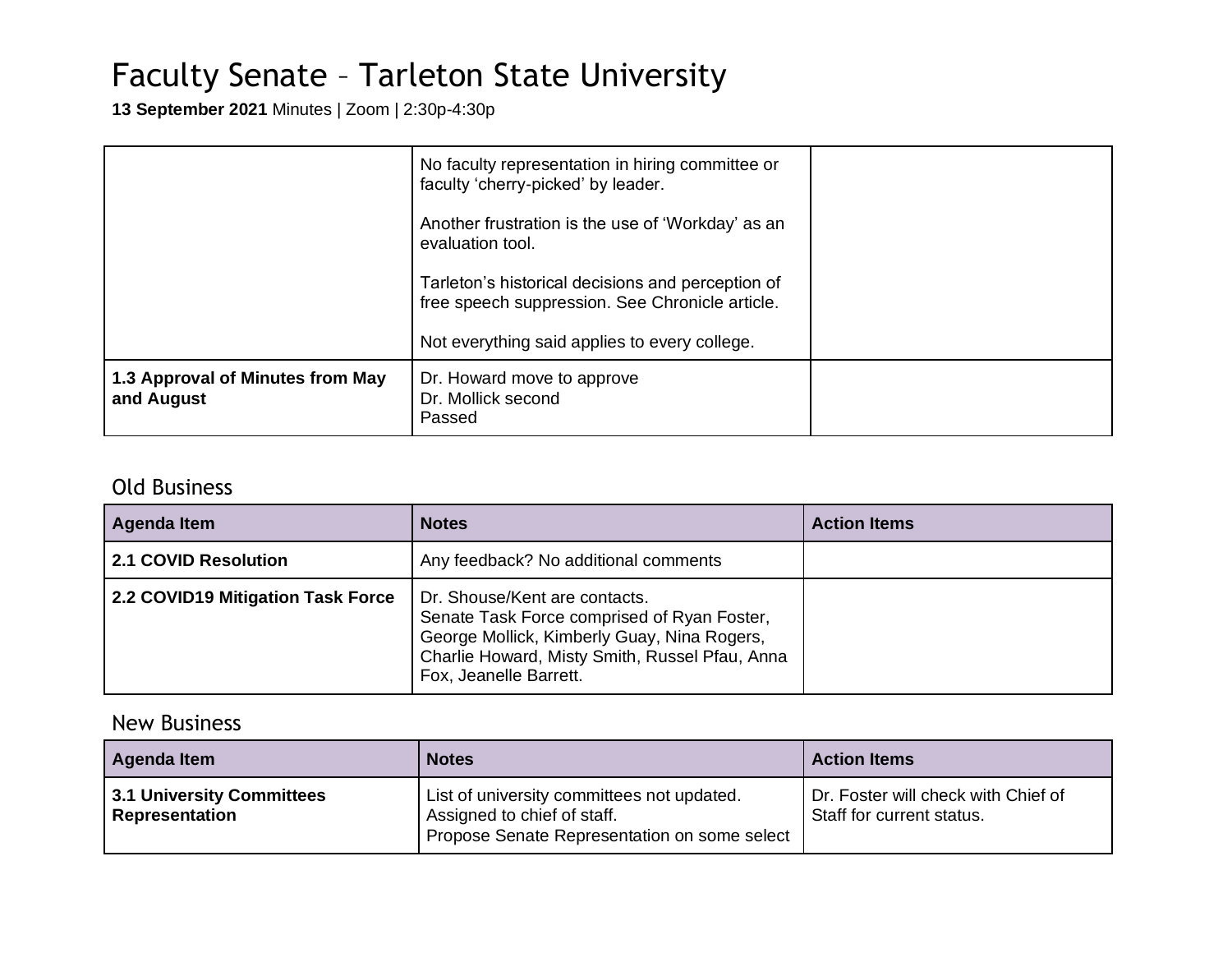**13 September 2021** Minutes | Zoom | 2:30p-4:30p

|                                                                   | committee.                                                                                                                                                                                     |                                    |
|-------------------------------------------------------------------|------------------------------------------------------------------------------------------------------------------------------------------------------------------------------------------------|------------------------------------|
| 3.2 Faculty Senate Representation<br>on Academic Affairs Searches | Discussed with President and Dr. Shouse<br>Email was sent to Provost several weeks ago to<br>request placement of Senate reps from each<br>college in which Dean searches are taking<br>place. |                                    |
| 3.3 Bylaws Revisions -<br><b>Establishment of Committee</b>       | Look at current Constitution and identify topics<br>to revise.<br>Share rule process and topics at next meeting.<br>Subcommittees will form to make amendments<br>based on topics.             | Dr. Mollick to send out WuFu form. |
| 3.4 OER Grant Program (Karl Aho)                                  | Program to move to open resources. Non-OER<br>person to be on committee.                                                                                                                       | Need a volunteer.                  |

### Additional Business

| <b>Added discussion items</b>                                                                                                                                        | <b>Notes</b>                                                                                                            | <b>Action Items</b>                       |
|----------------------------------------------------------------------------------------------------------------------------------------------------------------------|-------------------------------------------------------------------------------------------------------------------------|-------------------------------------------|
| Would like to see annual faculty<br>evaluation of leadership. Current 2<br>year cycle not helpful. Is it possible to<br>change to an annual evaluation in<br>spring? | Leadership evaluation began from Faculty<br>Senate in 1990s<br>Process halted last year. Changes needed to<br>continue. |                                           |
| What is the release time for committee                                                                                                                               | This is a workload issue to be discussed with                                                                           | Dr. Foster will bring to attention of the |
| assignments?                                                                                                                                                         | Provost. No standard policy.                                                                                            | Provost.                                  |
| 4% funds were given as a 1 time event                                                                                                                                | Understood that no raises were going out, but                                                                           | Dr. Brawner to write-up understanding     |
| last year, not as a raise. Understanding                                                                                                                             | we did get the one-time pay.                                                                                            | of budget and raise from 2020 and         |